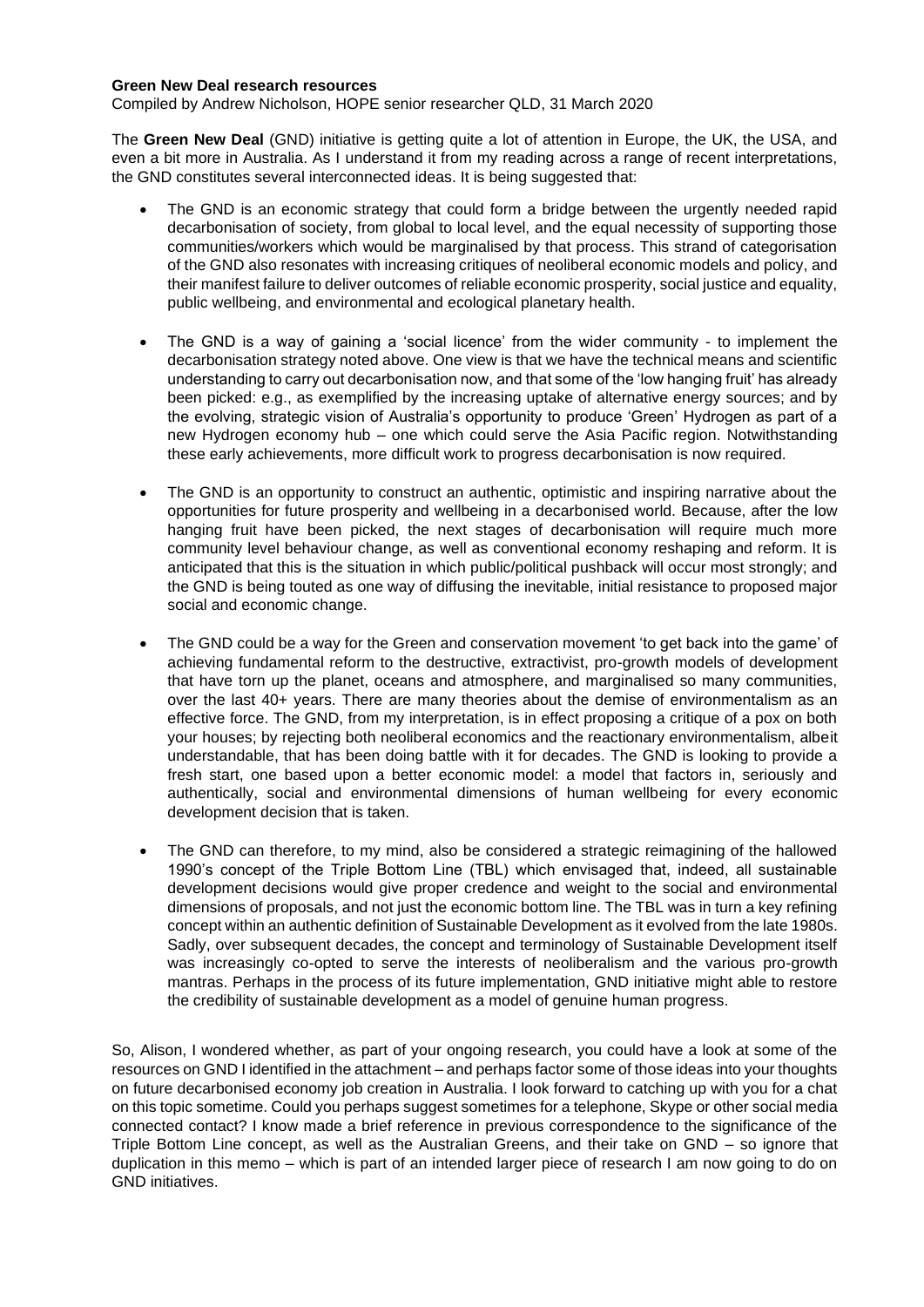### **Some recent articles and resources on the Green New Deal**

### **In the UK:**

On the topic of planning for a 'just transition' for workers in currently high carbon intensive industries, I have been struck by some of the recent work being done on the Green New Deal (GND) – for example in the UK where the New Economics Foundation has produced a number of reports exploring different aspects of the challenge: how to fund a GND; and on Climate Transition and High Carbon Workers. It was also the case, sadly, that the electoral defeat of the Labour Party at the last general election there in late 2019, denied us the chance of seeing what a GND as implemented by a political party might look like in practice.

All of this material is at a general strategic level of analysis, and of course the UK cultural context is different to that in Australia – but I think we need to be across the various strands of thought that are emerging on the GND internationally. I am starting to believe the PR that it could be the missing jigsaw piece or, using a different metaphor, could be the bridge that links the needs for rapid greenhouse gas elimination with the wellbeing of communities currently reliant on the fossil fuel sector for their existence.

I am also taken with the argument that it is the 'social licence' to reform the fossil fuel sector that is the key ingredient to aid progress. I think that one of the GND emphases: on developing a compelling, exciting and believable narrative on the opportunities which can be provided by a new, low carbon era should be a focus for our future efforts.

In that regard I recommend you also listen to David Powell, Head of Environment and Green Transition at the New Economics Foundation, talking in January 2020 at the LSE, UK on *What is the Case For a Green New Deal?* As the first speaker, Powell talks in general terms about how a GND might enable the low carbon transition debate to cut through with the public more effectively.

### **In Europe**

The European Green Deal proposed by the European Commission late last year is attracting a lot of interest, both positive and negative and, again, I want to get my head around this version of a Green economic strategy - in order to determine whether there is something really new here or whether, frankly, we are dealing with just another example of neoliberalism poured into green bottles - to ruin another metaphor. The Guardian's Fiona Harvey and Jennifer Rankin did a comprehensive piece on the European proposals in early March 2020 - which might be a better starting place than the rather turgid reports emanating out of Brussels so far.

# **In Australia:**

We have Adam Brandt and the Greens who have been spruiking the benefits of the GND albeit only in outline form at present. Since the Coronavirus hit big time and pandemonium ensued it seems that there are some researchers, as per the Conversation recently, thinking about the current, massive fiscal stimulus efforts by government in the wake of the virus; and comparing this to where similar stimulus monies went at the time of the GFC. A question being asked is whether the current economic response to the pandemic crisis could provide an opportunity to help the transition to a decarbonised economy - at the same time as tackling the immediate public health challenge of course.

And there was a major conference on the Green New Deal held in Adelaide in January 2020, which was billed as an *opportunity to discuss and explore the elements of a Green New Deal for Australia, informed by the work of some of the world's leading progressive economists. Speakers will provide insights into their work and offer ideas for progressive change.*

Having had a quick look at the website for this event, nothing really jumped out in terms of concise digestible content - -but there might be some useful facts and figures within the video content listed on the website, or in the Resources section, or the spin off group: the **Just Transition Action Group,** that came out of the conference.

# **The United States:**

Notwithstanding the COVID-19 crisis there at present, has shown a lot of interest in the Green New Deal, even in the era of Trump – and probably as a direct result of that era. A 2019 piece in The Conversation explored mainly the economic cost of a GND in the US and how it could be paid for. And politically, in the